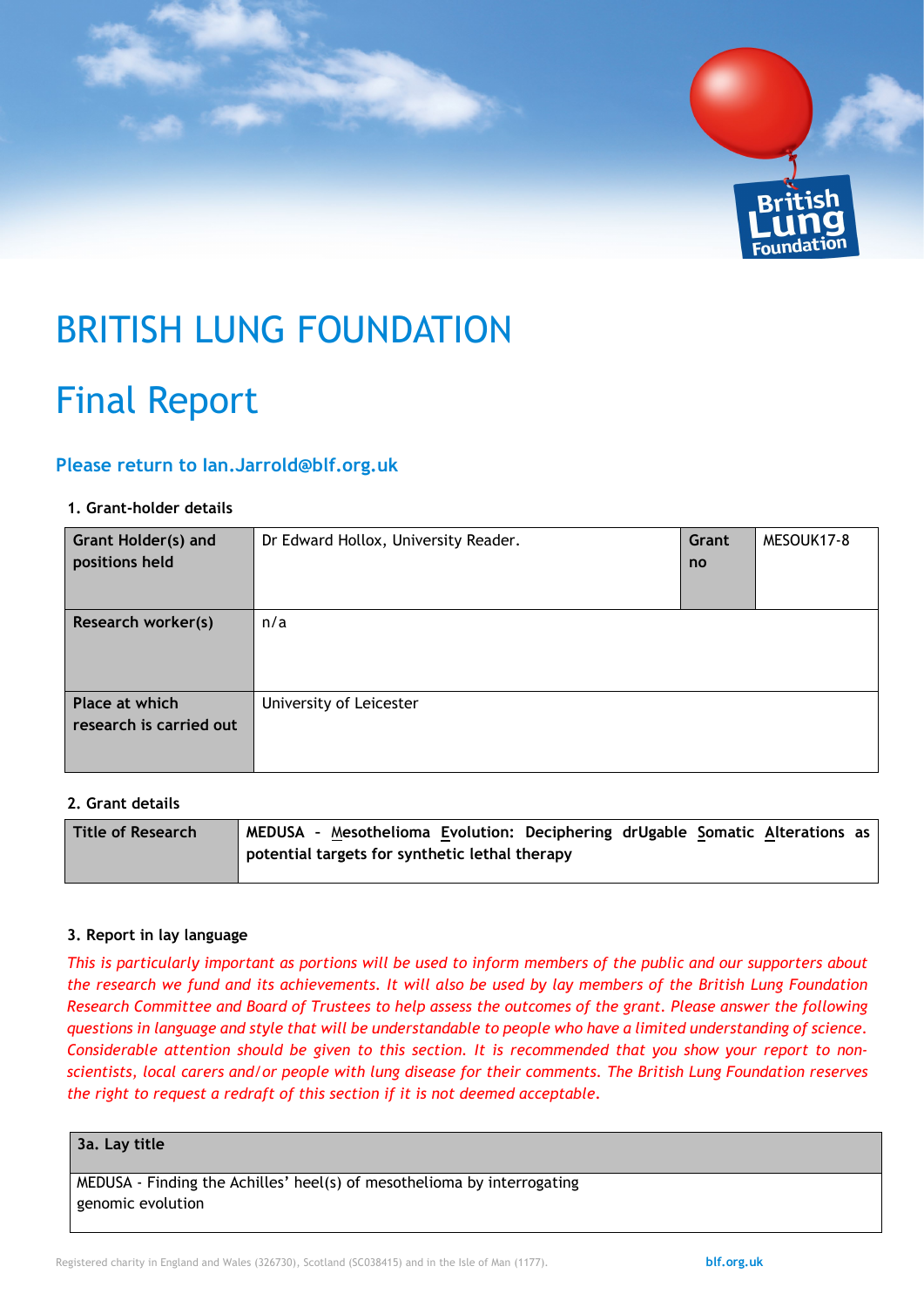

#### **3b. Lung diseases relevant to the research**

Malignant pleural mesothelioma

**3c. Summary – please write a 'lay abstract' of your work in language that a non-scientist can understand.** 

**Focus on:** 

- **Questions being addressed by the work and why the work was needed**
- **Describe how the work was carried out**
- **Describe the results found**
- **Describe how the results might help people with lung disease in the short/longer term**

**This section may be used as the basis of communications to the general public and MUST be understandable to a non-scientist. Please minimise the use of technical terms and explain those used.** 

#### **500 words maximum**

First generation DNA sequencing projects, although revealing the population level extent of mutations in mesothelioma, cannot decipher the intra-tumour spatial and temporal heterogeneity of these mutations. Intra tumour heterogeneity (ITH) underpins poor survival and drug resistance in cancer, by fuelling subclonal expansion under selection pressure exerted by drug treatments. Understanding the nature of ITH mesothelioma, will allow define a new hierarchy of genetic vulnerabilities, to underpin the discovery of new treatments most likely to target the whole cancer. In addition, this will allow the inference of mechanisms that underpin the formation, and natural history of mesothelioma. In order to advance treatment discovery, MEDUSA will therefore employ a second generation sequencing methodology (m-WES) with the goal of uncovering new, relevant drug targets to support synthetic lethal drug discovery, and accelerate development of new medicines to effectively treat mesothelioma.

We sampled four regions of the mesothelioma from 40 patients, together with peripheral whole blood. Following DNA extraction, the exomes of each sample were sequenced, and tumour cell fraction, ploidy and copy number changes calculated for each sample, using the matching exome from whole blood as a non-tumour control. These data were then used to construct a phylogenetic tree of each tumour from the pattern of shared copy number breakpoints between different regions of the tumour.

This allowed us to identify key truncal driver copy number losses that occurred early in tumour formation. These affected known driver genes such as NF2 and BAP1 important in tumour formation, and were sometimes double hit, with one copy of the gene being lost by gene deletion, the other being inactivated by nucleotide mutation. Across the different patients, each clearly showed a different mutational profile, but with losses of certain genes shared across a minority of tumours. This highlights the intertumour heterogeneity of mesothelioma. Nevertheless,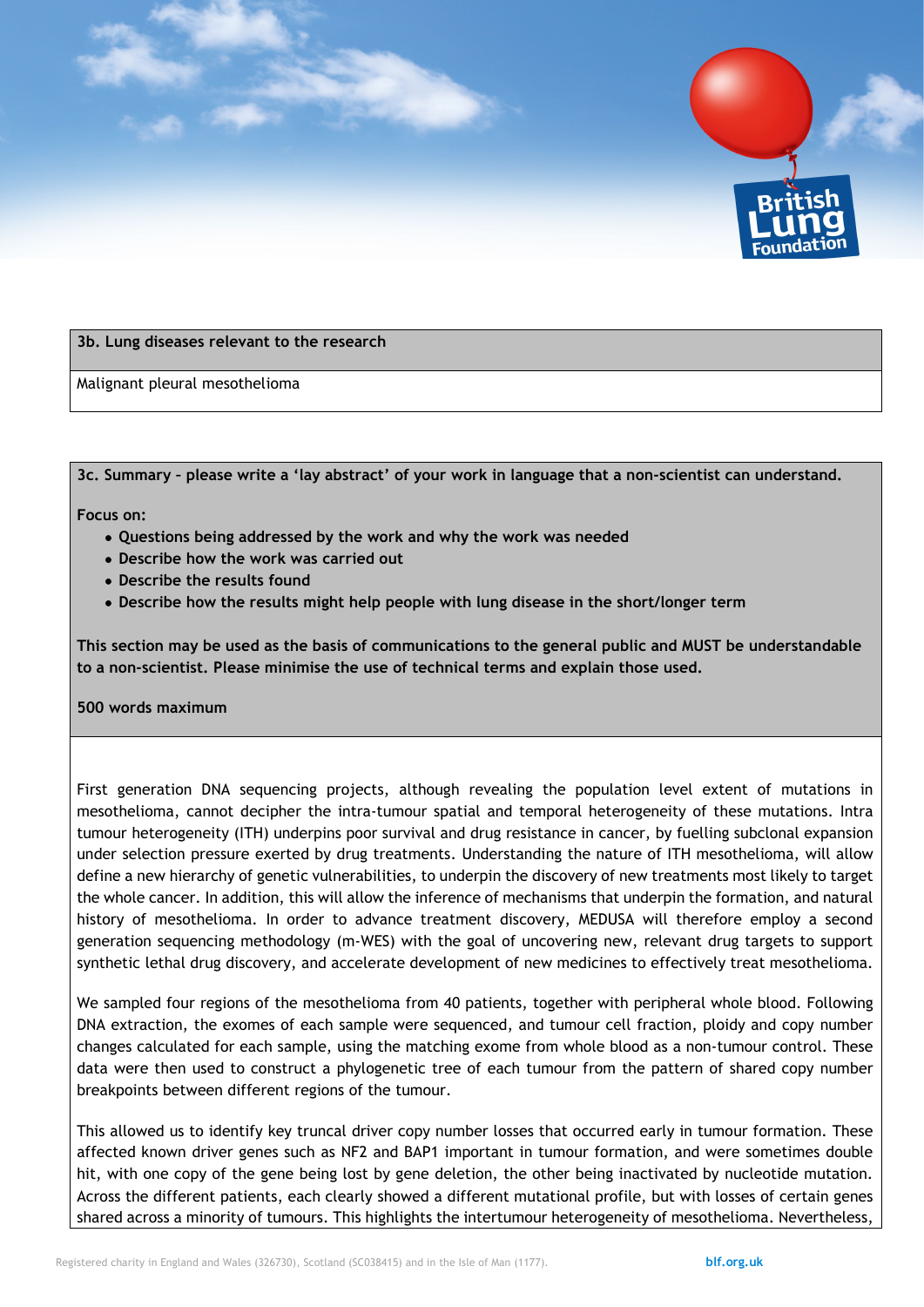

60% of tumours had a truncal copy loss of a known driver gene early in evolution, emphasising the importance of gene loss in addition to nucleotide mutation in mesothelioma.

The identification of early driver gene losses in certain tumours shows that, for a subset of patients, drugs targeting the vulnerabilities generated by those gene losses are potential therapies for the cancer. Importantly, these changes occurred early and are clonal, occurring throughout the tumour, and therefore generate a vulnerability for the whole tumour. Also importantly, not all tumours have the same vulnerabilities, so treatments must be targeted to particular tumours based ont their genomic profile and evolutionary history. This work will lead to personalised approaches to treating mesothelioma in patients.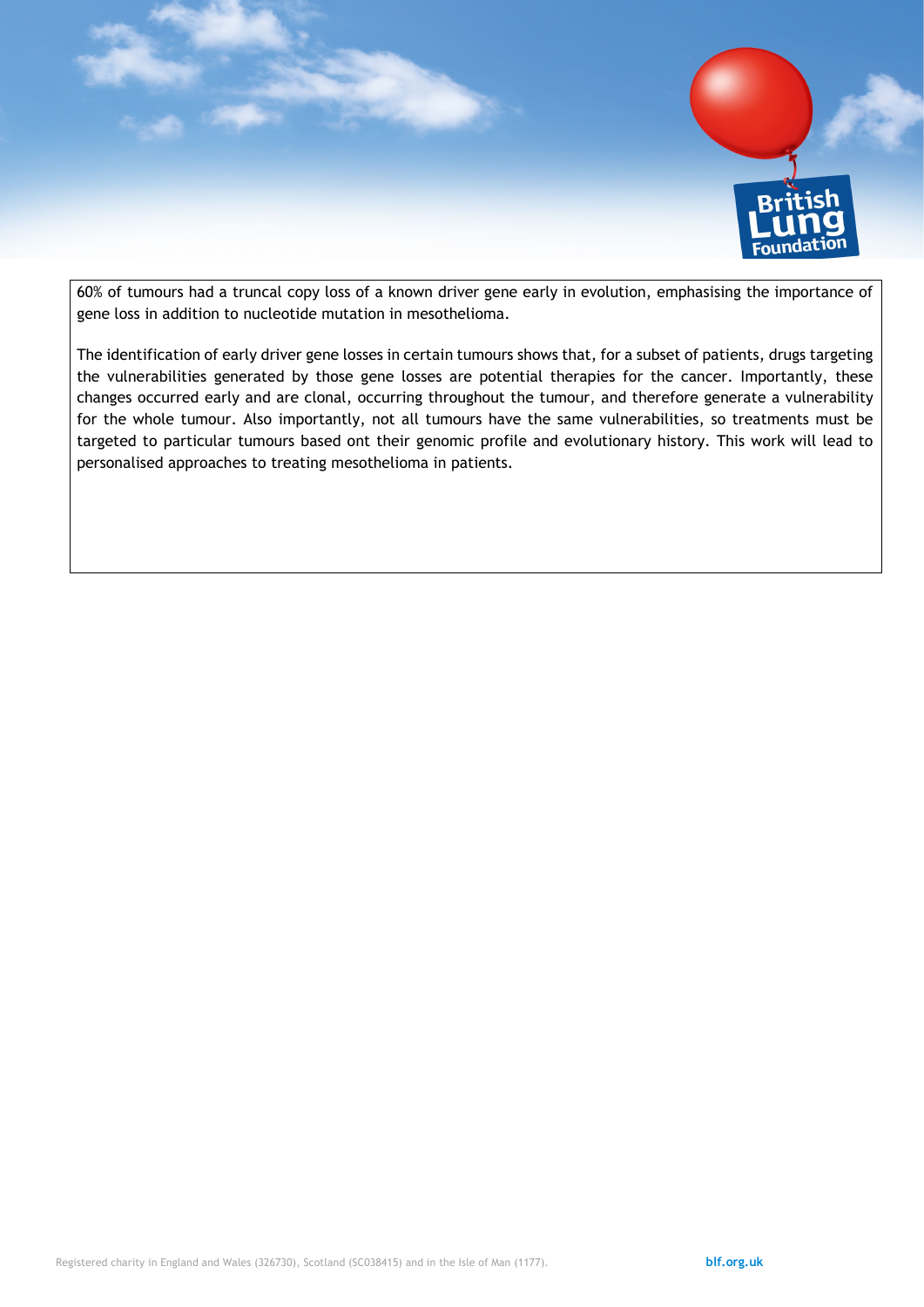

#### **DETAILED LAY REPORT**

#### **3d. Background / reasons for the research**

There are currently limited treatment options for mesothelioma. Analysis of the genomes of mesothelioma, and other cancers, show that it the genomes show significant amounts of heterogeneity between patients (inter-tumour heterogeneity) and within patients (intra-tumour heterogeneity). This has two consequences. Firstly, *inter*tumour heterogeneity suggests that, because certain genomic mutations will render certain tumours susceptible to particular drugs, one drug may not be effective against all tumours, and therefore a personalised medicine approach, i.e. tailoring a drug to the genomic profile of a tumour, is needed. Secondly, *intra*tumour heterogeneity suggests that a particular mutation may not occur throughout the tumour, having arisen later in tumour evolution. To target a drug to a particular patient, not only must the genomic mutation that confers vulnerability to that drug be in the patients tumour, but it must be throughout the tumour, rather than just part of it, to ensure effective treatment.

#### **3e. What problem/need/question does this research address?**

First generation DNA sequencing projects, although revealing the population level extent of mutations in mesothelioma and inter-tumour heterogeneity, cannot decipher the intra-tumour spatial and temporal heterogeneity of these mutations. Intra tumour heterogeneity (ITH) underpins poor survival and drug resistance in cancer, by fuelling subclonal expansion under the selection pressure exerted by drug treatments. Understanding the nature of ITH mesothelioma allows us to define a new hierarchy of genetic vulnerabilities and to underpin the discovery of new treatments most likely to target the whole cancer. In addition, this will allow the inference of mechanisms that underpin the formation, and natural history of mesothelioma. In order to advance treatment discovery, MEDUSA will therefore employ a second generation sequencing methodology (multiregional whole exome sequencing) with the goal of uncovering new, relevant drug targets to support synthetic lethal drug discovery, and accelerate development of new medicines to effectively treat mesothelioma.

#### **3f. Can you summarise the need for your research in one sentence?**

The heterogeneity of mesothelioma tumours is not well-understood, yet is important for individualised selection of drugs for treatment, so we are using multiregional sampling and DNA sequencing to understand the heterogeneity of tumours, their evolution, and key early mutations in cancer genes that can be targeted for treatments.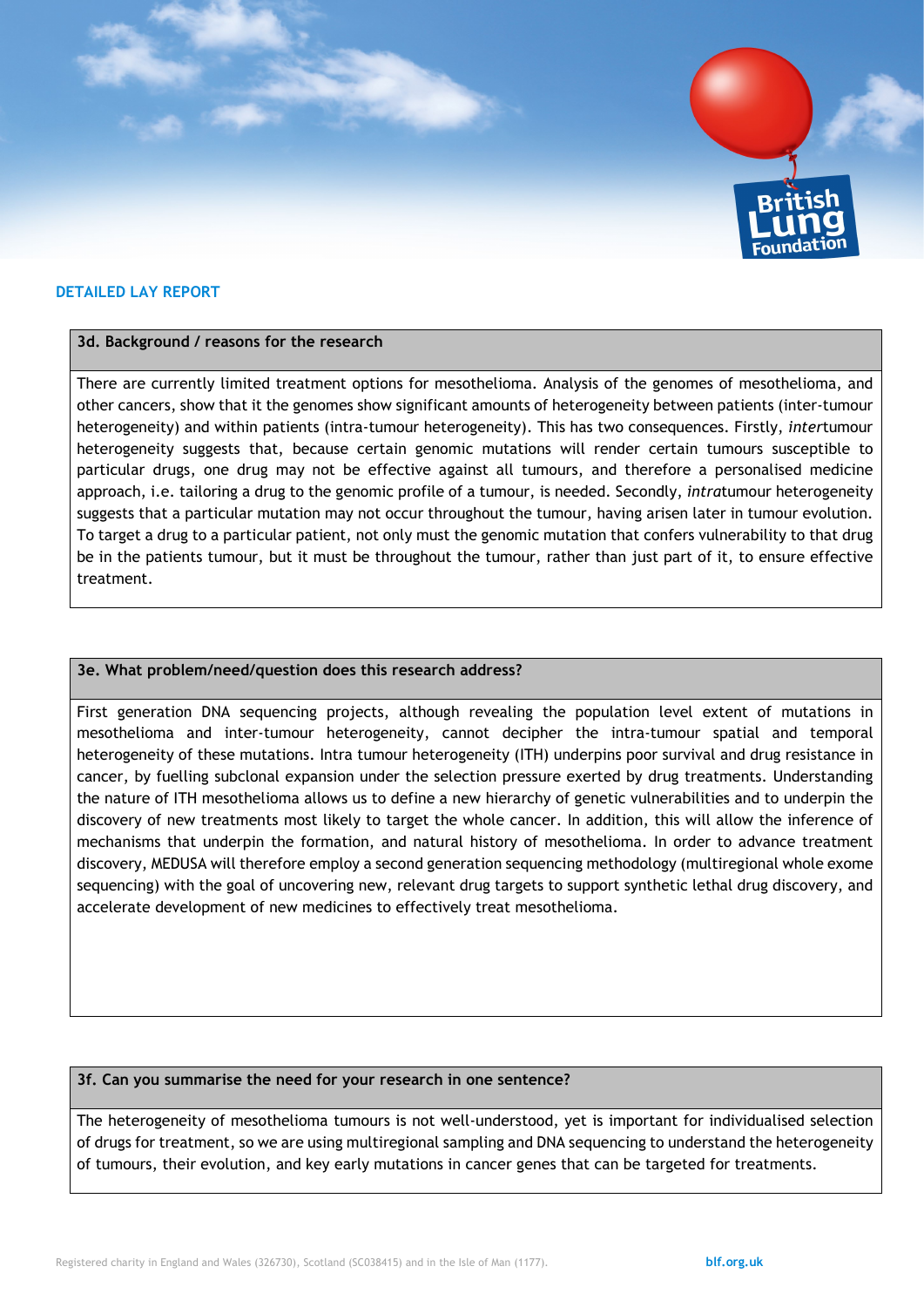

#### **3g. How was the research carried out?**

We have exome-sequenced multiple regions of malignant pleural mesothelioma and matching whole blood-derived DNA from 30 patients. A further 10 will be sequenced when samples become available (sample extraction from tissue is delayed due to COVID-19-related reassignment of duties). We have analysed 25 so far, and the results presented relate to these 25. We have used called copy number changes based on sequencing read-depth and allelic ratio, then constructed a phylogeny of the cancer for each of the twenty patients. This has allowed us to identify clonal, early homozygous and heterozygous changes in these patients.

We have presented part of these data as preliminary data at the American Society of Cancer Research Conference in Atlanta in April 2019 (Prof Fennell was an invited speaker), at the American Society of Human Genetics meeting in October 2019 (funded by University of Leicester College of Life Sciences), and at the World Conference on Lung Cancer in September 2019 (Dr Hollox was an invited speaker).

#### **3h. Please summarise the findings of your research project**

Our initial analysis has identified extensive intra-tumour and inter-tumour copy number heterogeneity in mesothelioma genomes. In 60% of the 25 patients analysed so far, we have identified clonal, early, copy number losses in known tumour-suppressor genes that drive the formation of mesothelioma. In two, we have identified a complete gene loss known to confer sensitivity to drugs acting against the PRMT5 methylation pathway. In other patients we have identified gene inactivation caused by two hits - a gene loss and a somatic DNA nucleotide mutation, affecting genes including NF2 and BAP1. Inactivation of these genes are known to confer susceptibility to drugs that target the Hippo signalling pathway in cells, and recombination processes in cells, respectively.

**3i. How do your research results contribute to or change the diagnosis, prevention, treatment and/or outcome of lung disease? Are there any impacts on quality of life? If there is no immediate impact for patients, do they have the potential for change in the future?** 

The results from this project do not have immediate impact for patients, but they do have the real potential to change patients' lives in the future. The Mesothelioma Research Programme at Leicester is using cell lines derived from patients with known clonal mutations in NF2 and BAP1 to examine the efficacy of drugs targeting those particular vulnerabilities – defects in homologous repair and the Hippo signalling pathway, in particular. Therefore there is an avenue from the fundamental discovery research of this project through translational aspects to improved treatments and disease management for patients.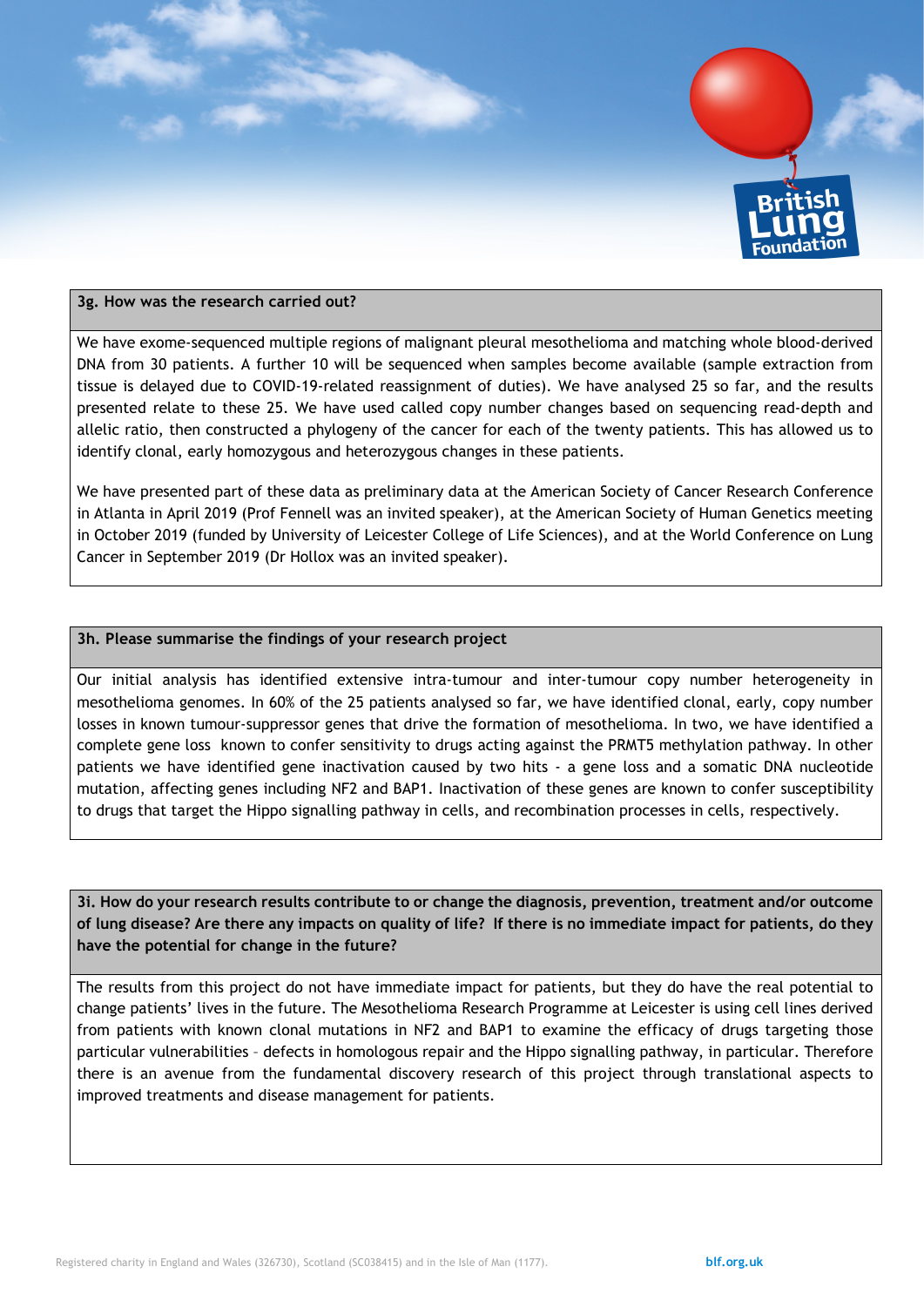

#### **3j. Has your work increased the understanding of lung disease? If so, how?**

Yes, it has deepened our understanding of malignant pleural mesothelioma. In particular, we now have an understanding of the extent and intratumour heterogeneity of copy number alterations of the tumour genome across patients. We also know that some key driver gene deletions occur early in tumour formation, and that in some patients heterozygous loss of a driver gene is complemented by a nucleotide mutation in the other copy of that gene, resulting in two "hits" that removes that gene from the genome, and therefore its protein product from the tomour cell. This can render the tumour cell vulnerable to targeting the biological pathways damaged by that loss of protein.

**3k. Can you summarise the outcomes of your work in 3 bullet point 'take home' messages for our supporters? This should focus on why your work has been beneficial to people with lung disease.** 

- Malignant pleural mesothelioma shows extensive heterogeneity in the genomes of the tumour cells within a tumour.
- Key genes that control the development of the tumour are lost early in mesothelioma evolution, but different patients can differ in the key genes that are lost early.
- Identification of the genes lost early in mesothelioma evolution can potentially inform us which drugs will be most effective against that particular tumour, therefore developing a personalised medicine approach for malignant pleural mesothelioma.

**3l. Developments/ new directions for research – what do you want to do next? Has this research resulted in further research funding?** 

This funding provided a case for further support from the University of Leicester, in the form of a PhD studentship (started October 2018). This PhD student is focusing on the clonal deletions identified as part of the MEDUSA project by carrying out targeted resequencing of common clonal deletions to finely map deletion breakpoints and investigate potential mechanisms of early breakpoint generation in mesothelioma.

We have also generated preliminary data showing many potential gene fusion events in mesothelioma, and we believe this aspect has great potential to understanding the molecular development of mesothelioma and the potential to provide biomarkers for early development. This is the basis for a further grant application to BLF to be submitted in October 2020 (delayed from April 2020 due to COVID19).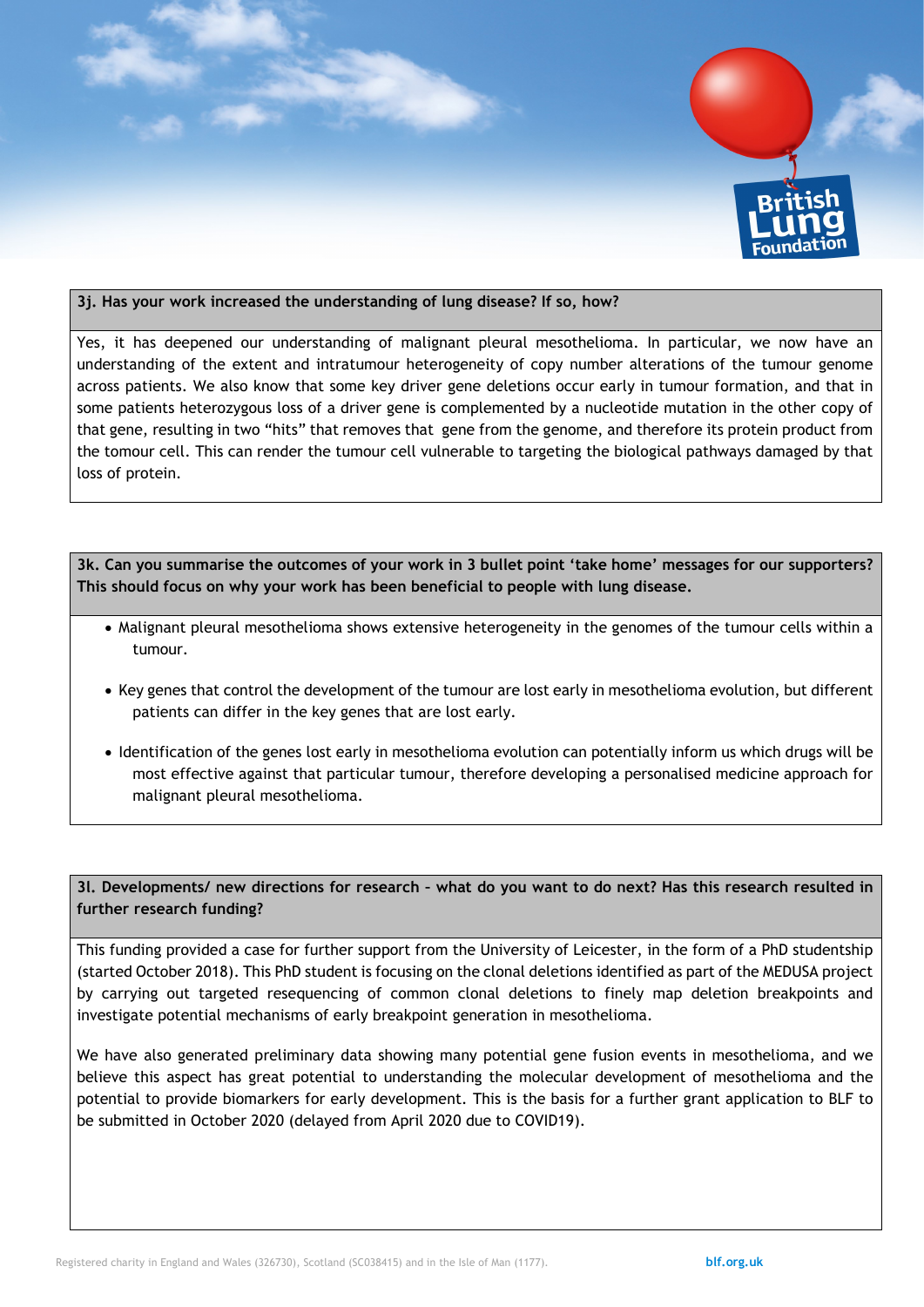

**3m. Glossary of terms used** 

Clonal – occurring in all parts of the tumour.

Truncal – occurring early in the evolution of the tumour (in the trunk of the phylogenetic tree).

**3n. How has this research grant helped you? (e.g. influence on career progression, providing data to help you access further funding etc.) (in lay language)**

This grant has given me the opportunity to be selected as a faculty invited speaker at the World Conference of Lung Cancers in Barcelona in September, presenting my work to a new, broad, audience of clinicians and scientists.

This research grant has funded the generation of multiregionally sampled exome sequences. These have already led to insights beyond the analysis of copy number alterations that was the remit of this grant. We have used the data to compare different SCNA detection algorithms beyond Sequenza (ABSOLUTE, ASCAT, GISTIC), analyse single nucleotide changes using Mutect2 and VarScan2. The data have also been used to analyse evolution using an alternative approach implemented by the program PhyloWGS. We have also generated preliminary data showing many potential gene fusion events in mesothelioma, and we believe this aspect has great potential to understanding the molecular development of mesothelioma and the potential to provide biomarkers for early development. This is the basis for a further grant application to BLF to be submitted in October 2020 (delayed from April 2020 due to COVID19).

| Are you happy for portions of this lay content to be used publically the BLF immediately?<br>If not, please provide a date when we can do so |  |  |  |  |
|----------------------------------------------------------------------------------------------------------------------------------------------|--|--|--|--|
| <b>YES</b>                                                                                                                                   |  |  |  |  |
| DATE:                                                                                                                                        |  |  |  |  |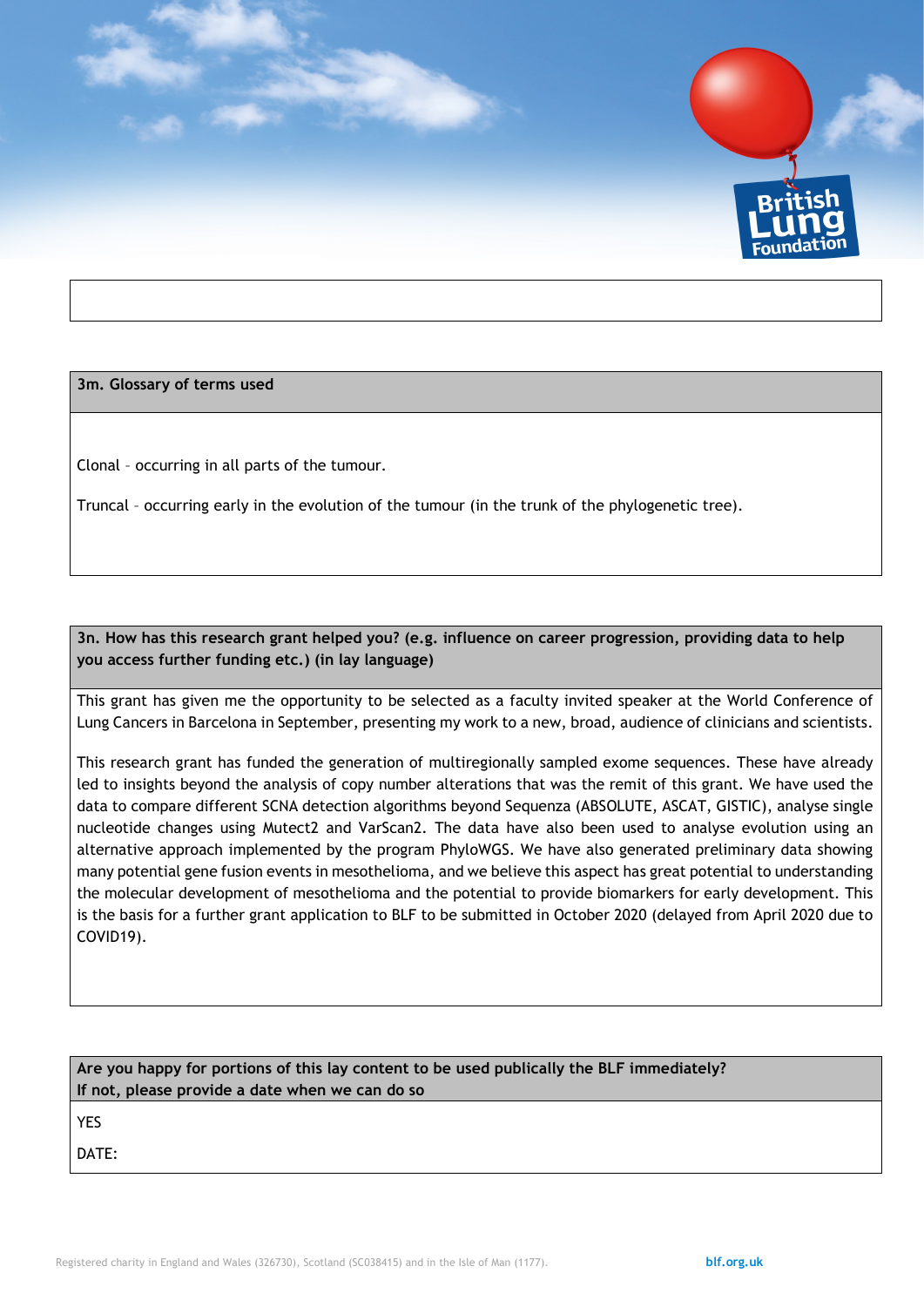

**4. Scientific outcomes of your research Please summarise the research findings from your project on not more than one side of A4 paper (single spaced, two sides if double spaced) (font size no less than 10).**

The Mesothelioma evolution: Drugging somatic alterations (MEDUSA) project aims to investigate the genomic evolution and heterogeneity of malignant pleural mesothelioma and identify genomic changes early in mesothelioma evolution that can be targeted by drugs. For 25 malignant pleural mesothelioma patients, we have analysed the exomes of at least four regions of the tumour and paired whole blood.

Using paired tumour-normal analysis with the software Sequenza, we have called somatic copy number alterations (SCNAs) specific to the tumour, and used the software Tumult to reconstruct a phylogeny of the tumour for each of the 25 patients. By using Sequenza, we found that SCNA was an important feature of the tumour genome. The proportion of the genome affected by SCNA varied from tumour to tumour, with a range of 7% to 94%, and a mean of 32%. Following reconstruction of the SCNA phylogeny using Tumult, we found that in general more SCNA occurred subclonally (more recently in tumour evolution, on the branches of the tree) rather than clonally (at the start of tumour evolution, on the trunk of the tree) – with the proportion of the genome affected being on average 10% and 22% respectively.

We identified particular tumour-suppressor "driver" genes that are repeatedly lost across patients early in mesothelioma evolution. These are shown in table 1. Furthermore, using the exome sequences we could identify tumour-suppressor genes that had been completely inactivated on both chromosomes either by a homozygous deletion or a compound heterozygote of a deletion of one allele and a point mutation.

| Tumour suppressor gene | Number of patients with<br>heterozygous truncal loss<br>(total 25) | Number of patients with<br>homozygous truncal loss<br>(total 25) | Number of patients with<br>truncal compound<br>heterozygous loss (total<br>25) |
|------------------------|--------------------------------------------------------------------|------------------------------------------------------------------|--------------------------------------------------------------------------------|
| MTAP/CDKN2A            |                                                                    |                                                                  | $2$ (CDKN2A)                                                                   |
| BAP1                   | 9                                                                  | 0                                                                |                                                                                |
| NF <sub>2</sub>        | 9                                                                  | 0                                                                |                                                                                |
| LATS1                  | 5                                                                  | 0                                                                |                                                                                |
| LATS2                  |                                                                    |                                                                  |                                                                                |
| SETD <sub>2</sub>      | 9                                                                  | 0                                                                |                                                                                |
| FBXW7                  |                                                                    | 0                                                                |                                                                                |
| <b>MTOR</b>            |                                                                    |                                                                  |                                                                                |

**Table 1 : Numbers of tumours with truncal losses in the MEDUSA cohort**

It is clear that there is not a truncal loss that is present in all tumours. Individually, a particular loss at one of these genes will be present at a maximum of 36% of tumours truncally, however 60% of tumours have a truncal loss in at least one of the genes in table 1. We are currently identifying truncal nucleotide mutations in these genes to see if single nucleotide mutations account for the remaining 40% of tumours. Mesothelioma tumours are clearly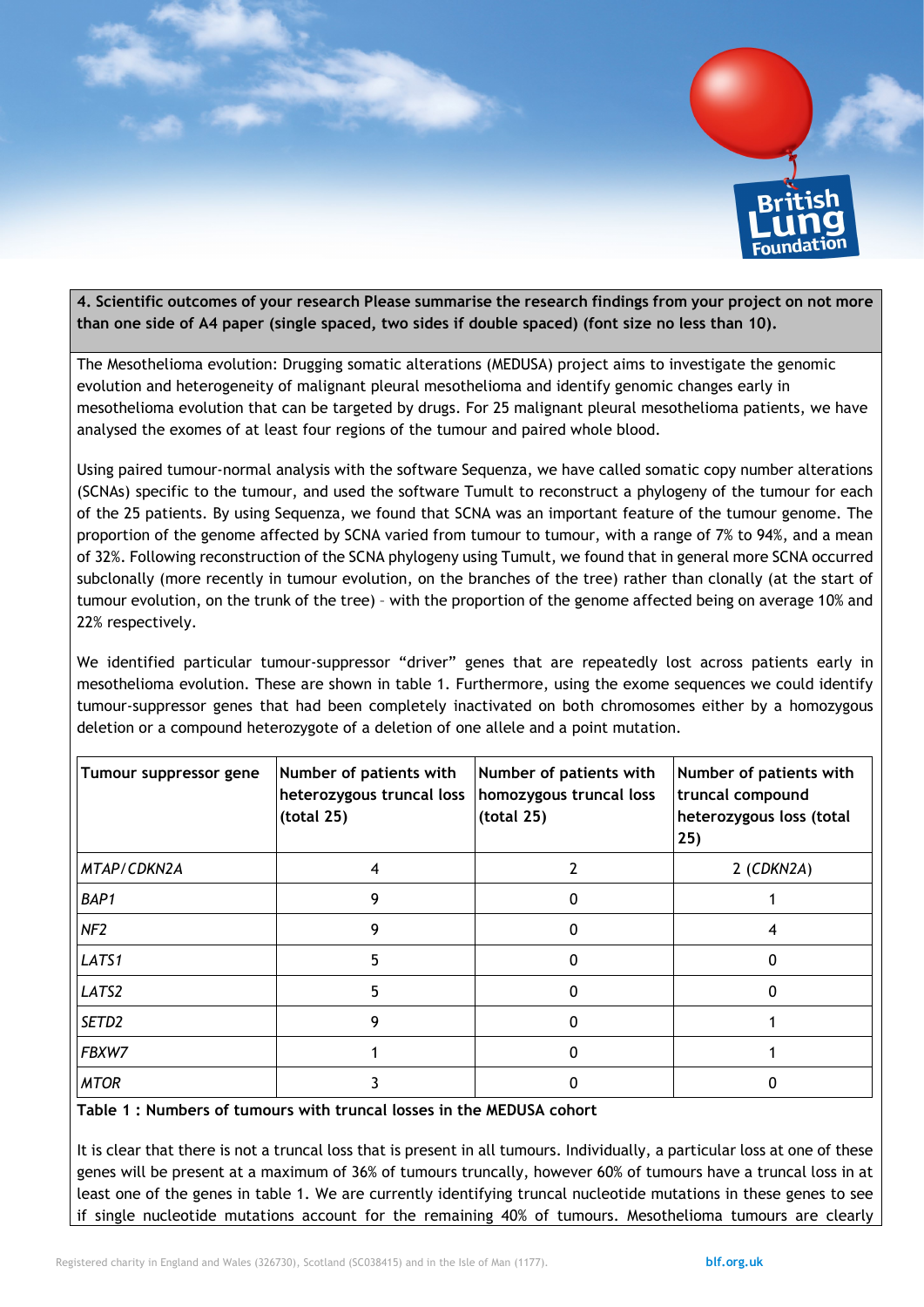

heterogeneous between patients, but some commonalities across a proportion of tumours in terms of gene loss are beginning to emerge.

Gene loss, either heterozygous reducing expression or homozygous abolishing expression, can be an Achilles' heel for the tumour, rendering it susceptible to particular drug treatments. This work has confirmed that personalisation of this approach is critical – a drug targeting vulnerabilities exposed by *BAP1* loss, for example, will be effective in some but not all patients. The Mesothelioma Research Group in Leicester is currently pursuing drug treatment options that target *BAP1* loss and *NF2* loss using cell models.

## **5. Problems encountered during the research. If the start date of your work was delayed, please clarify reasons.**

1. The DNA extraction and exome sequencing was delayed due to a key member of staff supporting (but not directly funded by) the project taking parental leave. However the delay was mitigated during the second half of the grant.

2. Originally, our multiregional sampling of mesotheliomas included sampling from the apex region. However, in many of the mesotheliomas undergoing surgery this region is not tumour. We have therefore decided to sample from four locations consistently across all patients, rather than five. This still gives us a good representation of the truncal mutations in the tumour, and the money saved in exome sequencing a fifth region will allow our patient cohort size to increase to more than 30 patients.

3. Due to cost savings in exome sequencing, we were able to complete the exome sequencing under budget. We requested, and were granted, a no-cost extension to sequence another 10 patients. We have managed to secure this, but sampling is delayed due to key personnel being reassigned to clinical duties during the COVID-19 outbreak.

**6. Publications arising or planned from this grant (please enclose a copy of each) – please acknowledge the BLF in all publications that arise from our funding and forward copies of future publications**

#### **Original papers and publications**

A paper describing the analysis described here, together with further analyses on the exome data, is in preparation.

#### **Abstracts presented at meetings**

Hollox et al. MEDUSA: Phylogenetic analysis of mesothelioma tumours by multiregional sampling, whole exome sequencing, and copy number analysis. American Society of Human Genetics Meeting, October 2019, Houston, Texas